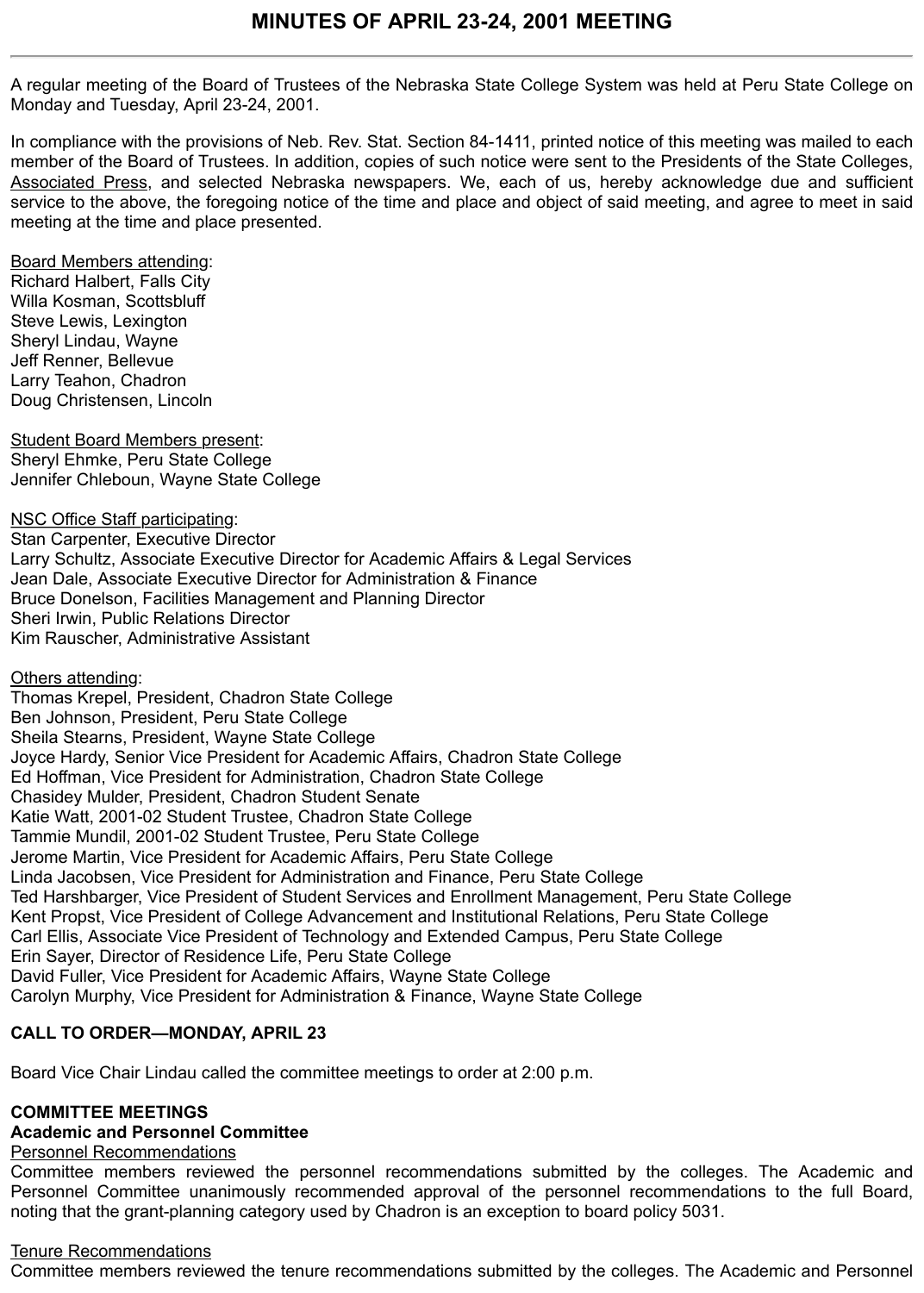Committee unanimously recommended approval of the tenure recommendations to the full Board.

### Rank Promotion Recommendations

Committee members reviewed the rank promotion recommendations submitted by the colleges. The Academic and Personnel Committee unanimously recommended approval of the rank promotion recommendations to the full Board.

## Distinguished Service Award

Committee members deferred discussion of the distinguished service award recommendation to the executive session held immediately following the committee meetings.

## **Policy Revisions**

Proposed changes to Policy 3650: Student Records, reflecting recent modification in federal law, were discussed. Action will be taken at the May board meeting.

## **Fiscal and Facilities Committee**

## Grant Applications and Awards

Grant applications over \$25,000 submitted by the colleges were reviewed. The Fiscal and Facilities Committee unanimously recommended approval of the grant applications and awards to the full Board.

### LB 309 Allocations

Allocations of LB309 funding were reviewed. The Fiscal and Facilities Committee unanimously recommended approval to the full Board.

## Bookstore Contracts

Bookstore contracts for Peru and Wayne were reviewed. The Fiscal and Facilities Committee unanimously recommended approval to the full Board.

#### Food Service Contracts

Food service contracts for Peru and Wayne were reviewed. The Fiscal and Facilities Committee unanimously recommended approval to the full Board.

### Contingency Maintenance Requests

Resolutions authorizing the colleges to spend surplus funds for contingency maintenance projects were reviewed. The Fiscal and Facilities Committee unanimously recommended approval to the full Board.

### Reallocation of Contingency Maintenance Funds

A request by Chadron to reallocate contingency maintenance funds from the West Court interior design project to the Student Center Snack Bar renovation project was reviewed. The Fiscal and Facilities Committee unanimously recommended approval to the full Board.

### Wayne Power Plant

The appointment of a committee to select an architect/engineer to provide professional consulting service for the construction of a new energy plant at Wayne was discussed. The Fiscal and Facilities Committee unanimously recommended approval to the full Board.

### **Policy Revisions**

Proposed revisions to the following board policies were discussed:

Policy 6002: Basis for Accounting; Structure and Classification Policy 7002: Capitalization; Definitions and Classifications Policy 7014: Inventories and Disposal of Surplus Personal Property

The proposed revisions will assist in preparation for doing the 2001-02 audit according to the Governmental Accounting Standards Board new regulation 35, which requires educational institutions to report more like businesses. Action will be taken at the May board meeting.

### **EXECUTIVE SESSION**

Board members convened in Executive Session to discuss the distinguished service award recommendation submitted by Wayne State College. No action was taken.

## **ADJOURNMENT**

The meeting was adjourned at 4:15 p.m.

# **CALL TO ORDER—TUESDAY, APRIL 24**

Board Chair Renner called the business meeting to order at 10:00 a.m.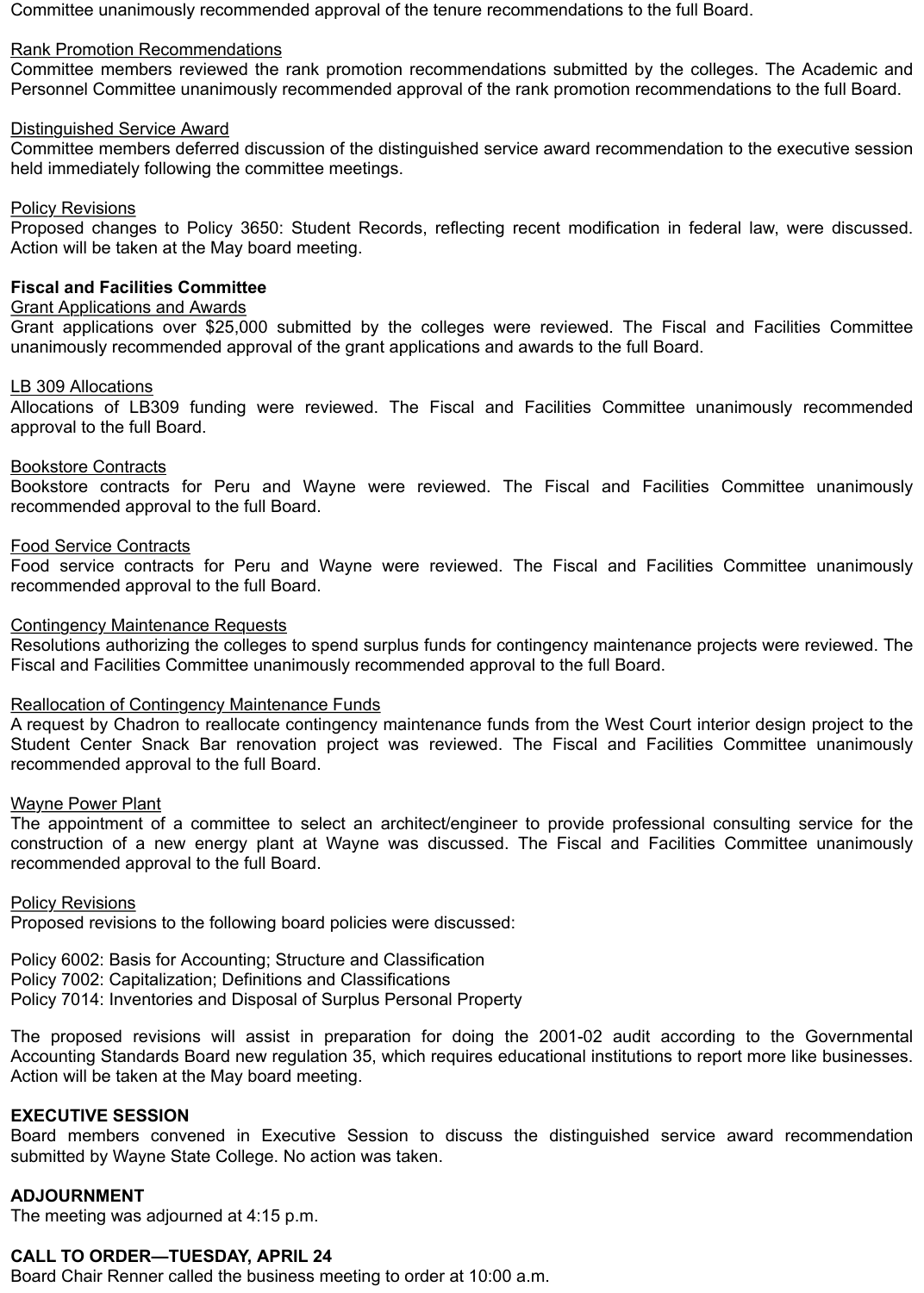#### **APPROVAL OF THE AGENDA**

The meeting agenda for April 24 was approved as presented.

## **APPROVAL OF MINUTES FROM THE MARCH 19 MEETING**

The minutes of the March 19 meeting were unanimously approved.

# **ITEMS FOR DISCUSSION AND ACTION**

# **Academic and Personnel Committee**

# Personnel Recommendations

A motion to approve the personnel recommendations submitted by the colleges, noting that the grant-planning category used by Chadron was an exception to policy, was unanimously approved.

## Tenure Recommendations

A motion to approve the tenure recommendations for faculty submitted by Chadron and Wayne State Colleges were unanimously approved.

## Rank Promotion Recommendations

A motion to approve the rank promotion recommendations for faculty submitted by Chadron and Wayne State Colleges were unanimously approved.

## Distinguished Service Award

A motion to approve the distinguished service award recommendation submitted by Wayne State College was unanimously approved.

## **Fiscal and Facilities Committee**

## Grant Applications and Awards

A motion to approve the following grant applications and awards as submitted by the colleges was unanimously approved:

Chadron Applications

· Gaining Early Awareness & Readiness for Undergraduate Programs (US Department of Education) -- \$394,994

· Ethnobotanical Arboretum, Mari Sandoz High Plains Heritage Center Project (Nebraska Environmental Trust Fund) -- \$336,000

## Chadron Award

· Wetland Education: Development of a Study Site in Cocodrie, Louisiana (Barataria-Terrebonne National Estuary Program, Louisiana) -- \$28,000

## Wayne Applications

· Title III Planning Grant (US Department of Education) -- \$34,998

## LB 309 Allocations

A motion to approve the following allocation of LB 309 funding was unanimously approved:

## Peru State College

· Allocation of \$7,650 for campus steam and condensate line repair project.

## Wayne State College

- · Allocation of \$53,550 for the Humanities stair tread replacement project.
- · Allocation of \$43,350 for the Education stair tread replacement project.
- · Allocation of \$70,550 for the campus network/control and monitoring system project.
- · Allocation of \$79,560 for the Carhart Science fire alarm system project.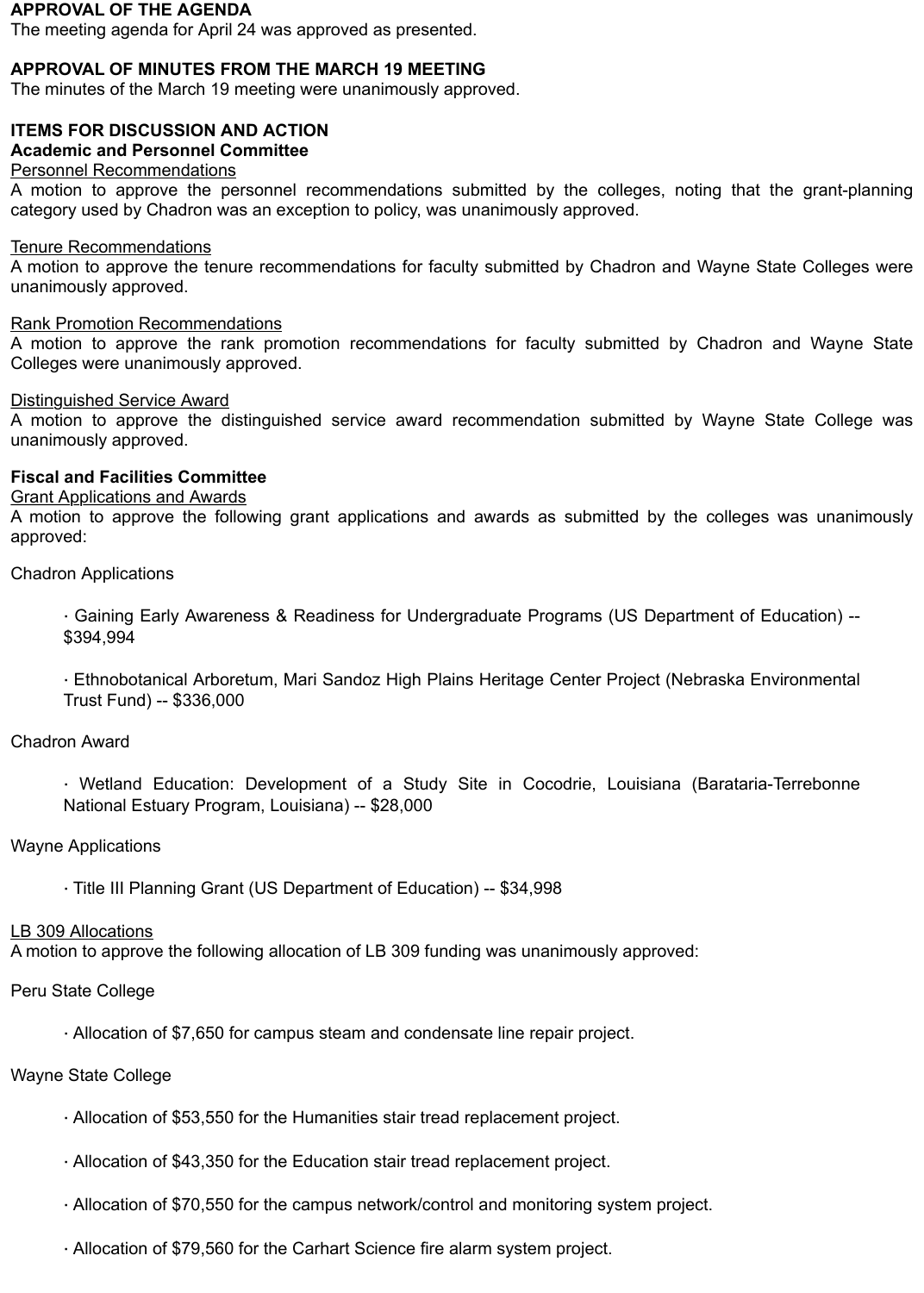#### **Bookstore Contracts**

A motion to approve the 2001-02 bookstore contracts submitted by Peru and Wayne State Colleges as follows was unanimously approved:

Peru – PERU STATE ADVANCEMENT, INC.

Wayne – BARNES & NOBLE BOOKSTORES, INC.

Chadron is in the process of negotiating a contract and will submit their recommendation at the May board meeting.

#### Food Service Contracts

A motion to approve the 2001-02 food service contract recommendations submitted by Peru and Wayne State Colleges as follows was unanimously approved:

Peru – SODEXHO

Wayne – CHARTWELLS

Chadron is in the process of negotiating their food service contract and will submit their recommendation at the May board meeting.

### Contingency Maintenance Requests

A motion to approve the resolutions authorizing the colleges to spend surplus funds for contingency maintenance projects on their campuses was unanimously approved. (Resolutions are attached to the official minutes.)

Chadron -- \$152,000

Peru -- \$25,000

Wayne -- \$200,000

Reallocation of Contingency Maintenance Funds

A motion to authorize the reallocation of \$10,000 of contingency maintenance funds from Chadron Resolution 1999 (West Court, Interior Design) to Resolution 2000 (Student Center Snack Bar renovation) was unanimously approved.

### Wayne Energy Plant

A motion to appoint the following committee to select an architect/engineer to provide professional consulting services for the construction of a new energy plant at Wayne State College was unanimously approved:

Steve Lewis Chair, Fiscal and Facilities Committee Sheryl Lindau Trustee Jean Dale Associate Executive Director, Fiscal and Facilities Bruce Donelson Facilities Management and Planning Director Steve Hotovy DAS Building Division Carolyn Murphy WSC Vice President, Administration and Finance Dick Carmichael WSC Interim Physical Plant Director Robert McCue WSC Assoc. V.P. for Academic Affairs

### **ITEMS FOR INFORMATION AND DISCUSSION**

### **Academic and Personnel Committee**

### Personnel Actions

Personnel actions not requiring Board approval were reported for information.

### Recruiting Efforts

At the last board meeting questions were raised regarding recruiting efforts at NSC institutions. The presidents discussed factors that influence recruiting and specific activities at their respective institutions.

### **Fiscal and Facilities Committee**

Grant Applications and Awards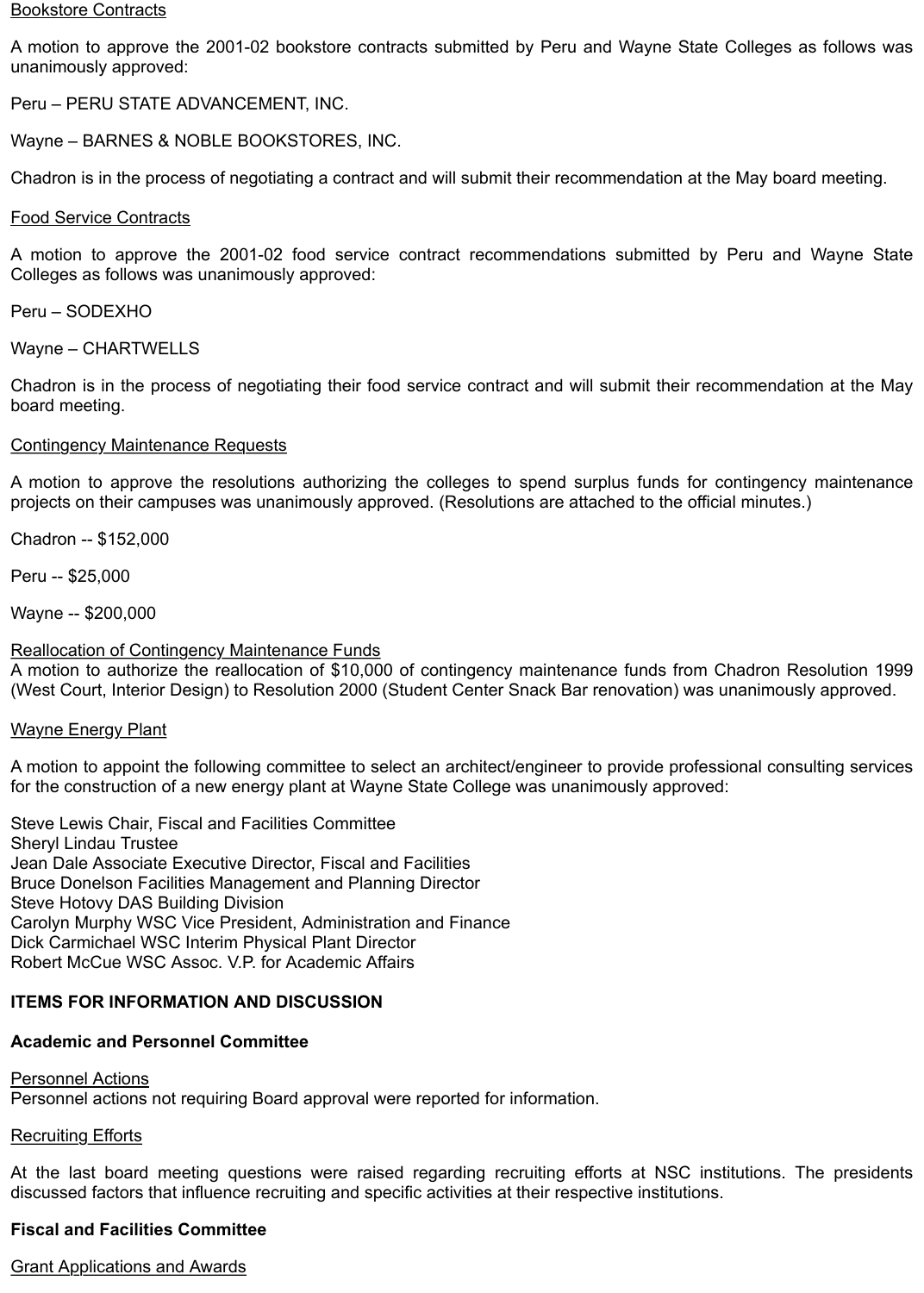The following grant applications and awards were presented as information items.

Chadron Application

· Service Learning Faculty Sub-Grant (Nebraska Consortium for Service-Learning in Higher Education) -  $-$  \$2,200

· Using Asynchronous Learning Networks (Nebraska Educational Television Commission for Higher Education) -- \$6,680

Chadron Awards

· Nebraska Statewide Arboretum (Nebraska Green Space Stewardship Initiative, Nebraska Environmental Trust) -- \$20,000

· Service Learning Faculty Sub-Grant (Nebraska Consortium for Service-Learning in Higher Education) - - \$2,200

Wayne Applications

· Youth Government Day (Corporation for National Service/Nebraska Consortium for Service-Learning in Higher Education) -- \$500

· Training the Trainers: A Collaborative Distance Learning Initiative (Nebraska Educational Telecommunications Commission) -- \$9,860

## Wayne Awards

· Study Tour on Economic Education Program Delivery (National Council on Economic Education) -- \$6,415

· Consumer Purchasing and Motivation (Corporation for National Service/Nebraska Consortium for Service Learning in Higher Education) -- \$2,200

· Teaching Writing (Corporation for National Service/Nebraska Consortium for Service Learning in Higher Education) -- \$2,200

· Social Welfare (Corporation for National Service/Nebraska Consortium for Service Learning in Higher Education) -- \$2,200

· Environmental Concerns for General Education (Corporation for National Service/Nebraska Consortium for Service Learning in Higher Education) -- \$2,200

· Human Resource Management (Corporation for National Service/Nebraska Consortium for Service Learning in Higher Education) -- \$2,200

## Contracts and Change Orders

The following contracts and change orders were provided as information items.

Chadron Contracts

· High Rise Dormitory (professional services for sprinkler system) -- \$14,000

Chadron Change Orders

· Student Center Snack Bar (door soffets, cabinet panels, reconfigure wall) -- \$1,827

## Peru Change Orders

· Al Wheeler Activity Center/Natatorium (drywall and installation) -- \$3,115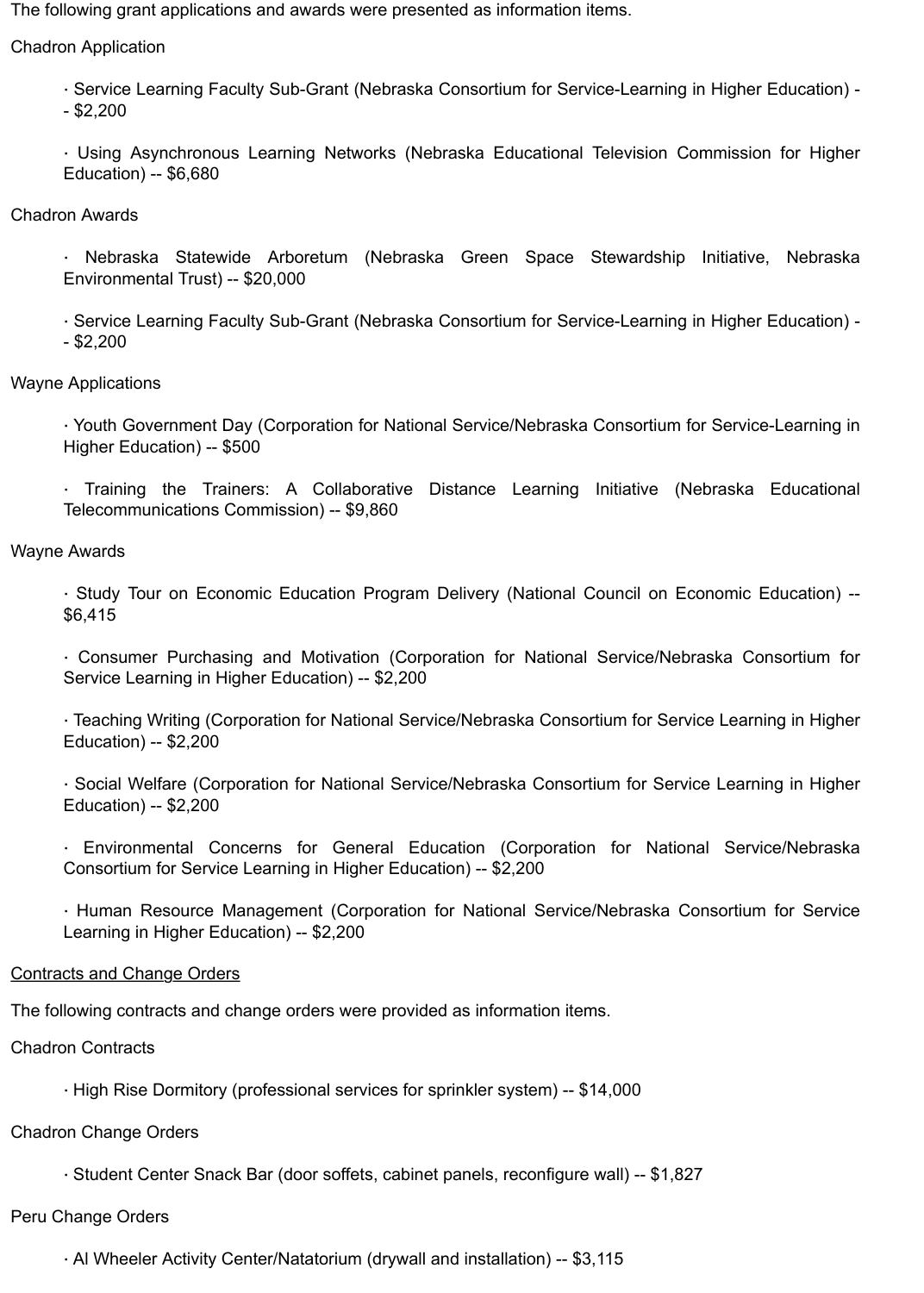- · Campus Services Building (additional valves) -- \$726
- · Campus Services Building (temporary water to AD Majors) -- \$1,045
- · Campus Services Building (additional door) -- \$1,343
- · Campus Services Building (first floor piping) -- \$4,825
- · Campus Services Building (in-floor heating) -- \$4,020
- · Campus Services Building (overhead door) -- \$309

## Physical Plant Status Reports

The colleges provided status reports on their physical plant projects.

## Capital Construction Status Reports

The colleges provided quarterly status reports on their campus construction projects.

## Potential Occupancy and Income Reports

The colleges provided potential 2001-02 occupancy and income projections.

### Peru Fourth-Year-Free Program

Peru State College provided an update on the retention/housing incentive program and its impact two years after implementation. The program was designed to keep students on campus past the initial two years and to reward students for making above average academic progress toward their degree goals. After two years, the program has had a positive impact on the retention of students, and prospective students consider it to be a positive factor in their decision to attend Peru State College.

## Wayne Track-Stadium Project

Wayne State College provided an update on the track-stadium project. The Wayne State College Foundation has approved moving ahead with design of the track replacement. A soil survey has been completed and this portion of the project could go out for bids as early as fall 2001 for summer 2002 construction. The Capital Campaign Committee of the Foundation as requested that the college consider moving ahead with design of the entry plaza.

## **MISCELLANEOUS INFORMATION ITEMS**

### **Executive Director's Report**

Executive Director Carpenter shared a proposed meeting schedule for 2001-02. Board members endorsed the concept of five, two-day meetings to be held throughout the year, with the addition of separate strategic planning sessions.

### Presidents' Reports

President Johnson reported that Peru State College would have one of its largest graduating classes in some time when commencement occurs on May 5. He also gave an update on the Little Red Schoolhouse, which will be reassembled on campus this summer.

President Stearns highlighted recent growth in the area of service learning. She also reported that three of four deans have been hired as part of the administrative restructuring at Wayne State College.

President Krepel shared information on the digital imaging lab being established at Chadron State College (two other sites are to be located in Europe and Washington, D.C.).

### AGB Conference

Trustee Kosman reported on her attendance at the Association of Governing Boards' National Conference on Trusteeship held in San Francisco, March 31-April 3.

### Student Trustee Reports